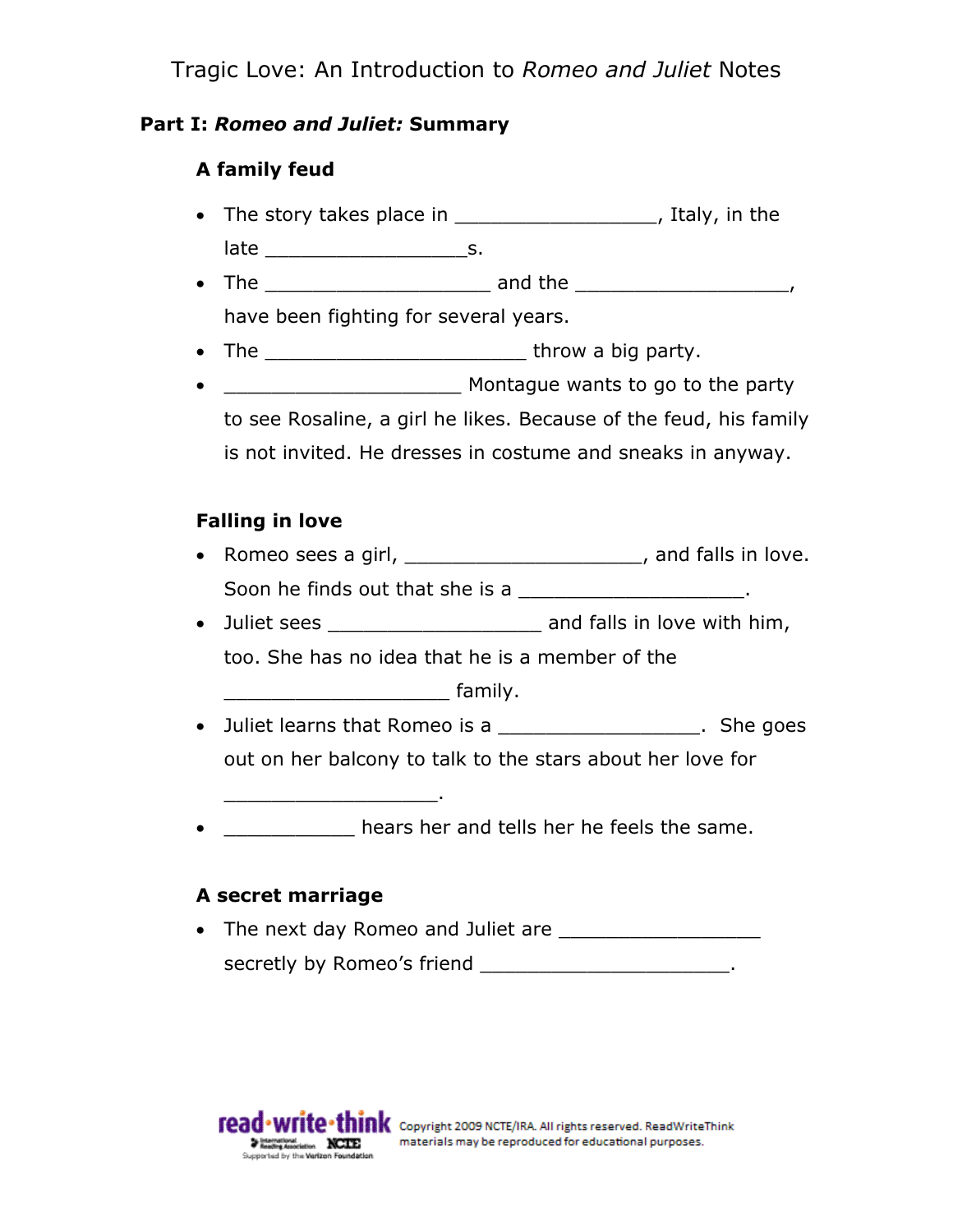# **A fight**

- The same day that Romeo and Juliet are  $\blacksquare$ Romeo's cousin Benvolio and his best friend, \_\_\_\_\_\_\_\_\_\_\_\_\_\_\_\_\_\_, get into a fight with Juliet's cousin Tybalt.
- is mad at Romeo for coming to the Capulets' party, so he starts a fight with Benvolio and Mercutio.
- \_\_\_\_\_\_\_\_\_\_\_ shows up. He does not want to fight Tybalt because he is married to \_\_\_\_\_\_\_\_\_\_\_, but he cannot tell anyone.
- Romeo's friends don't understand why Romeo won't fight so \_\_\_\_\_\_\_\_\_\_\_\_\_\_ fights Tybalt instead. \_\_\_\_\_\_\_\_\_\_\_\_\_\_ kills Mercutio.
- Romeo is \_\_\_\_\_\_\_\_\_\_\_\_\_\_\_\_\_\_\_\_\_ and kills \_\_\_\_\_\_\_\_\_\_\_\_\_\_\_.

# **A banishment**

- The \_\_\_\_\_\_\_\_\_\_\_\_\_ of Verona tells Romeo that he must the city forever and never come back.
- Juliet is very sad because \_\_\_\_\_\_\_\_\_\_\_\_\_ is gone.

# **A match-making father**

• Juliet's \_\_\_\_\_\_\_\_\_\_\_\_\_\_\_\_\_\_\_, who doesn't know that Juliet is already married to Romeo, decides to marry her to a man named the contract of the contract of the contract of the contract of the contract of the contract of the contract of the contract of the contract of the contract of the contract of the contract of the contract of the cont

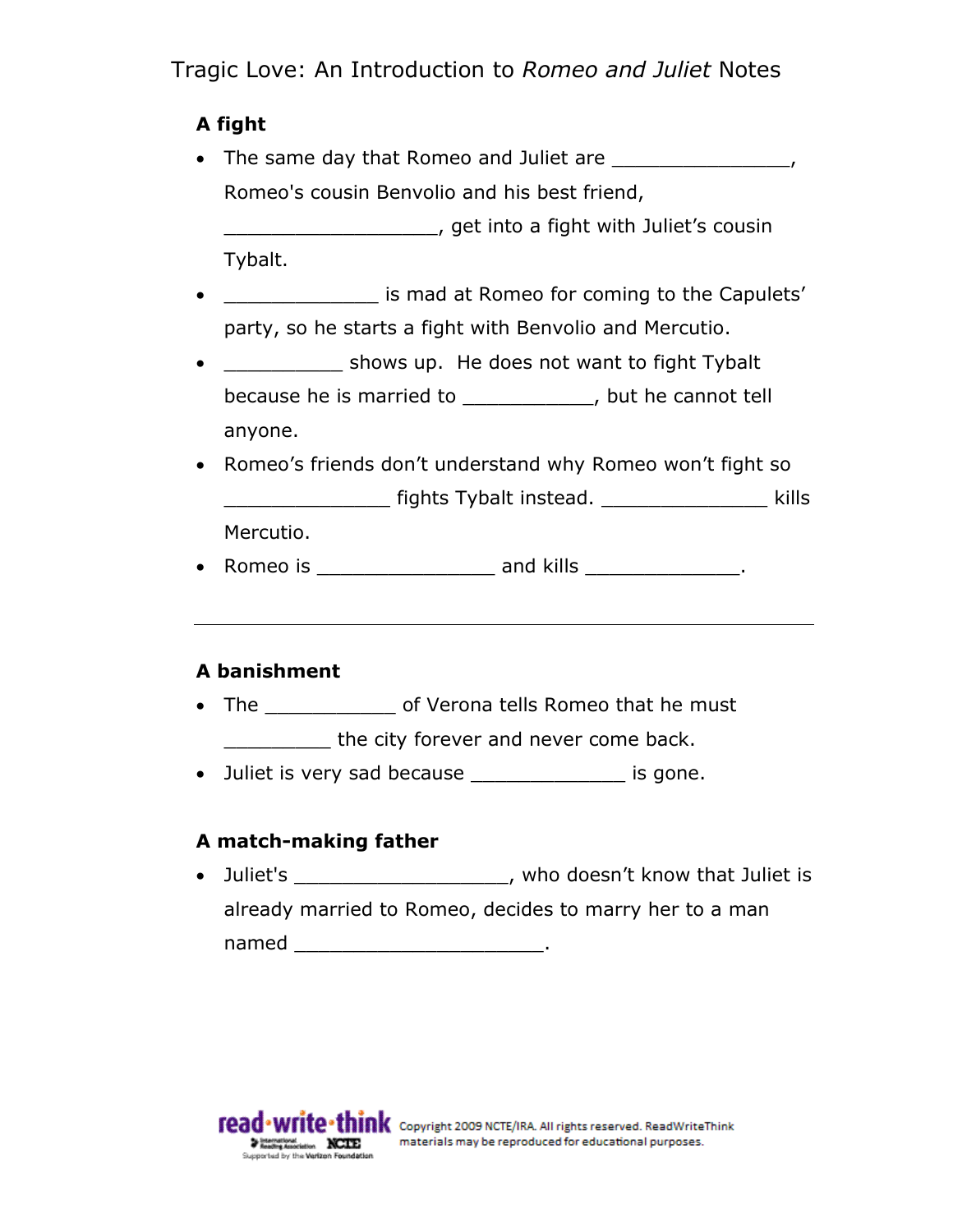### **A desperate plan**

- Juliet goes to **b** for help.
- He gives her a potion to drink that will make her look \_\_\_\_\_\_\_\_\_\_\_\_\_\_\_\_\_\_\_\_\_\_\_\_\_, even though she really will just be sleeping.
- The Friar says he will tell \_\_\_\_\_\_\_\_\_\_\_\_\_\_\_\_ to come get her from the family \_\_\_\_\_\_\_\_\_\_\_\_\_\_\_.

#### **Some deadly gossip**

\_\_\_\_\_\_\_\_\_\_\_\_\_\_.

- Before the \_\_\_\_\_\_\_\_\_\_\_\_\_\_\_ can tell \_\_\_\_\_\_\_\_\_\_\_\_\_\_\_\_\_\_\_\_ that \_\_\_\_\_\_\_\_\_\_\_\_\_\_\_ is not really dead, Romeo gets a message from a friend that \_\_\_\_\_\_\_\_\_\_\_\_\_\_\_\_\_\_\_\_\_ is dead in Verona.
- Romeo wants to die beside his wife, so he buys \_\_\_\_\_\_\_\_\_\_\_\_\_\_\_\_\_\_\_ and goes to Juliet's tomb.
- At the door of the same of the set of the set of the set of the set of the set of the set of the set of the set of the set of the set of the set of the set of the set of the set of the set of the set of the set of the se

#### **The deaths of Romeo and Juliet**

- Inside the tomb, Romeo drinks the example and dies next to \_\_\_\_\_\_\_\_\_\_\_\_\_\_\_\_.
- One minute later, wakes up and sees Romeo dext to her.
- Friar Lawrence comes into the \_\_\_\_\_\_\_\_\_\_\_\_\_\_\_\_ and tells Juliet what happened.
- Juliet takes Romeo's \_\_\_\_\_\_\_\_\_\_\_\_\_\_ and kills herself.

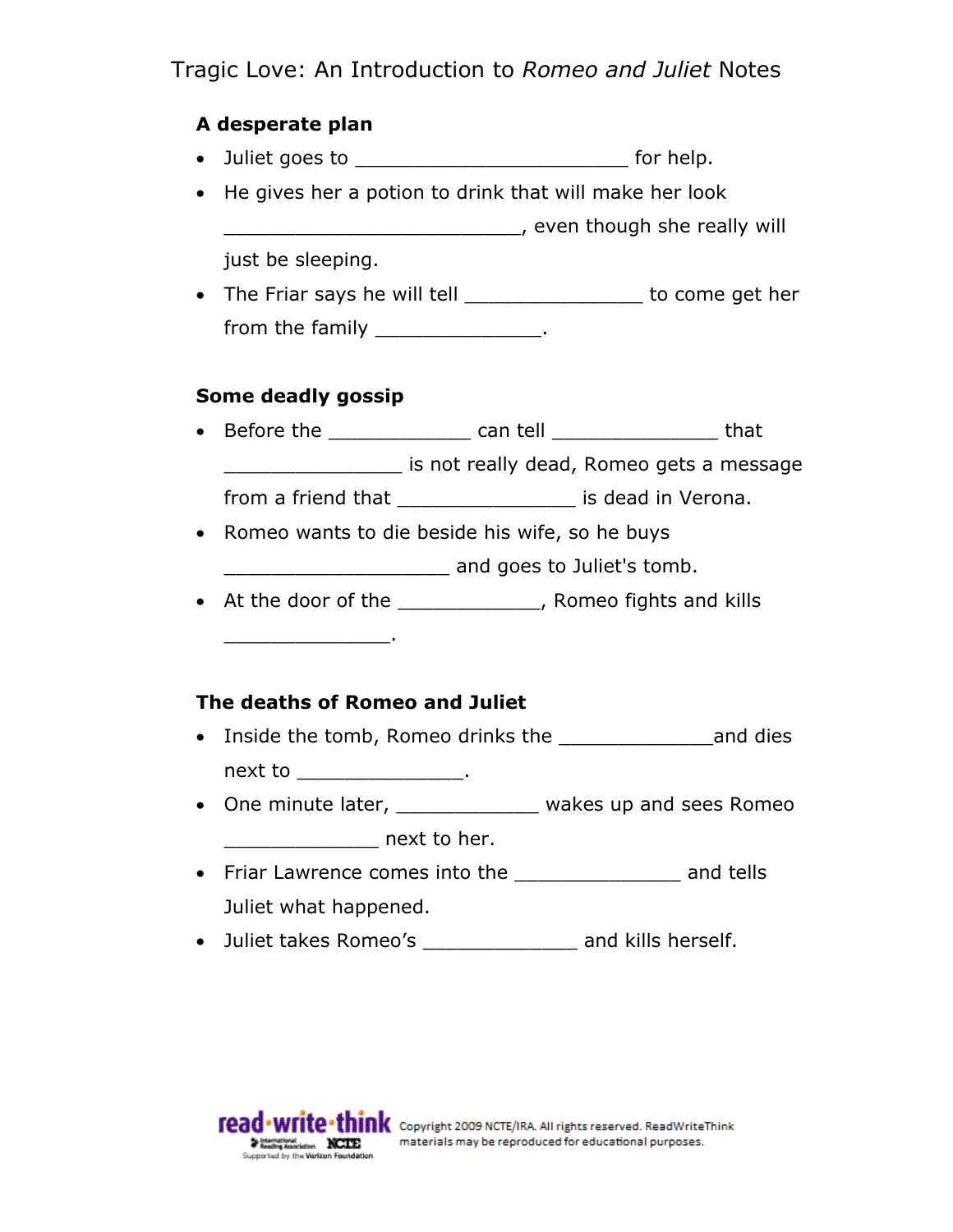#### **A lesson learned:**

 The Montagues and Capulets learn a lesson from the \_\_\_\_\_\_\_\_\_\_\_\_\_\_\_ of their children. They agree to never \_\_\_\_\_\_\_\_\_\_\_\_\_\_\_\_\_\_\_\_\_\_ again.

### *Romeo and Juliet* **Today**

- o Why do we read *Romeo and Juliet* today?
- o How does the story connect to the lives of teenagers today?

#### **Part II: TRAGEDY**

- *Romeo and Juliet* is a \_\_\_\_\_\_\_\_\_\_\_\_\_\_\_\_.
- Definition: a dramatic work that has a serious or

**where.** It has a character that has many

\_\_\_\_\_\_\_\_\_\_\_\_ or weaknesses. A tragedy usually ends with

the \_\_\_\_\_\_\_\_\_\_\_\_\_ of the \_\_\_\_\_\_\_\_\_ characters.

#### **Examples of Tragedy**

- o Examples of tragedy in our everyday life:
	- .
	- .
	- .
	- .

**read** • **write • think** Copyright 2009 NCTE/IRA. All rights reserved. ReadWriteThink where the section of the contract of the contract of the section of the section of the contract of the contract of the contract of the contract of the contract of the contract of the contract of the contract of the contrac